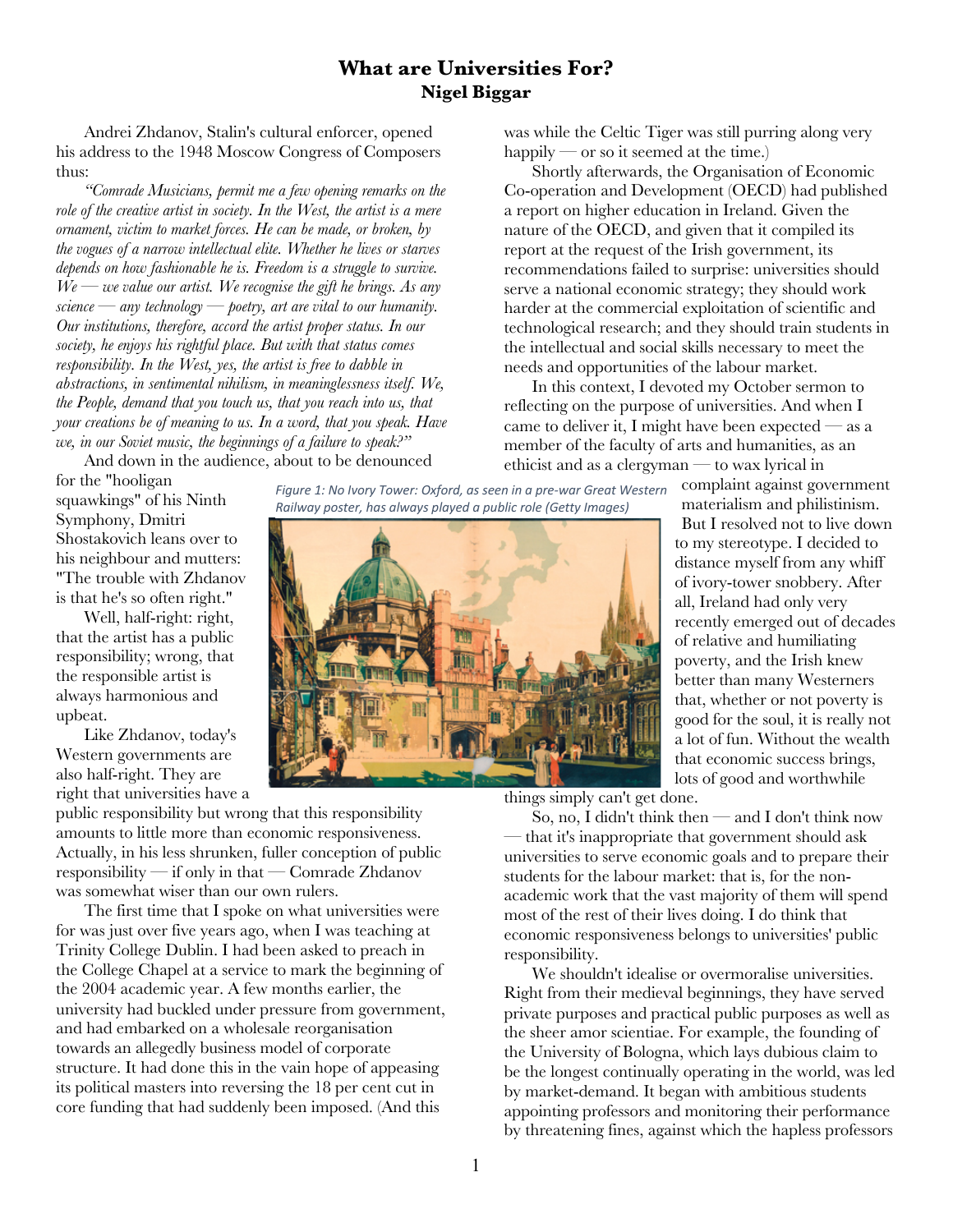had to put down a deposit. The notion that university education should be consumer-led is not a new one.

Moreover, prominent among the original, classic university disciplines was, of course, law, in which both private individuals and public institutions had strong interests. Then, as now, individuals wanted to build careers: as Peter of Blois, the 12th-century poet, former law student and future royal courtier, put it: "There are two things that drive men hard to the study of jurisprudence; these are the pursuit of offices and the vain passion for fame." Well, no doubt personal ambition can be distorted by a lust for status and for the limelight. But there's nothing wrong as such with individuals wanting to find a social role in which to exercise their talents — and that natural, grassroots desire was undoubtedly one of the inspirations behind the founding of the earliest universities.

But then, as now, there was also top-down inspiration. Popes and bishops needed educated pastors and they and kings needed educated administrators and lawyers capable of developing and embedding nationwide systems. It's a bit of a puzzle as to why a provincial market-town such as Oxford ever came to grow a university in the 12th century. But one answer is that by the 1180s Oxford had become a seat of the royal administration and of the ecclesiastical courts. Universities have played a public role from the beginning, and they have continued to do so. Since the 19th century, university professors in many European countries have been part of the civil service. And after 1848, students in Tsarist universities were kitted out in quasi-military uniform.

So universities were never simply the child of an ivory-tower love of knowledge for knowledge's sake. They were always partly fuelled by practical concerns, whether the concerns of private individuals or of those with public responsibility. But practical concerns are not small and grubby or intellectually untaxing. Law is a very important social institution, which, theologians claim, mirrors the constitution of the cosmos and on its practice depend important human benefits such as social peace, the support of public and private virtue, and justice. The practice of medicine, of course, serves the good of physical health. And the practice of theology serves the good of spiritual and moral health. So there we have three of the four faculties of a typical medieval university — theology, law and medicine — each of them ordered to educate students in the principles of a practice designed to serve human well-being. (If you're wondering about the fourth faculty, arts, its concern was with developing the verbal, logical, mathematical — and later, general philosophical — understanding basic to studies in the other, higher faculties.)

So our earliest universities were considerably fuelled by practical concerns for certain human and public goods. With the sole exception of medicine, however,

they tended to fight shy of technical, or what they called "mechanical", concerns. So no medieval university sported a faculty of architecture or agriculture. Why? I assume that this reflects the infection of medieval Christendom by an Aristotelian disdain for the servile arts — the merely technical skills that slaves, rather than citizens, had to exercise. I say "infection" because Christianity's earthy Jewish matrix and its own socially humble origins should have immunised it against such class snobbery. Contrast Aristotle with this passage from the Wisdom literature of the Christian Scriptures: "[The workman and craftsman, the blacksmith and potter:] all these put their trust in their hands and each is skilled at his own craft. A town could not be built without them, there would be no settling, no travelling. But they are not required at the council, they do not hold high rank in the assembly. They do not sit on the judicial bench, and have no grasp of law. They are not remarkable for culture or sound judgment, and are not found among the inventors of maxims. But they maintain the fabric of the world..." [Ecclesiasticus 38.35-39a]. Except in the case of doctors, the medieval university seems to have forgotten this piece of biblical wisdom. And it was only in the post-Reformation, Lutheranised, modern period that the technical sciences began to find a proper home in higher education. So in the mid-19th century, the industrialised cities of northern England began to sprout university colleges with close links to local industries. For example, the University of Leeds was heavily oriented to the research and training needs of the textile industry until it was decimated in the 1980s. Even a university with an impeccable medieval pedigree such as Glasgow was pleased in 1889 to accept the endowment of a chair of shipbuilding (or "naval architecture", to give it its title).

Universities have never been simply ivory towers. They've never simply sought knowledge for knowledge's sake. And they have no need to apologise for that. Indeed, I myself harbour doubts about the academic's typical defensive gambit of asserting the intrinsic value of knowledge. It's not that I doubt the intrinsic good of knowledge of the truth. After all, the notion of human beings losing sleep, missing meals, even risking their lives in pursuit of the truth, or in defence of it, is a perfectly familiar one. But some truths are surely rather less valuable than others. There is a truth about the number of times that the surname Biggar appears in the Birmingham telephone directory and not even I can muster a whole lot of interest in that. It is a truth, of course, but it hardly matters. I'm with Comrade Zhdanov on this: as from the artist, so from the academic, an account is needed of why what he does matters — and why it matters, why it speaks, beyond the realm of his own private fancy.

Such an account is not difficult for natural scientists to render, given the close relationship between the natural sciences on the one hand, and the good of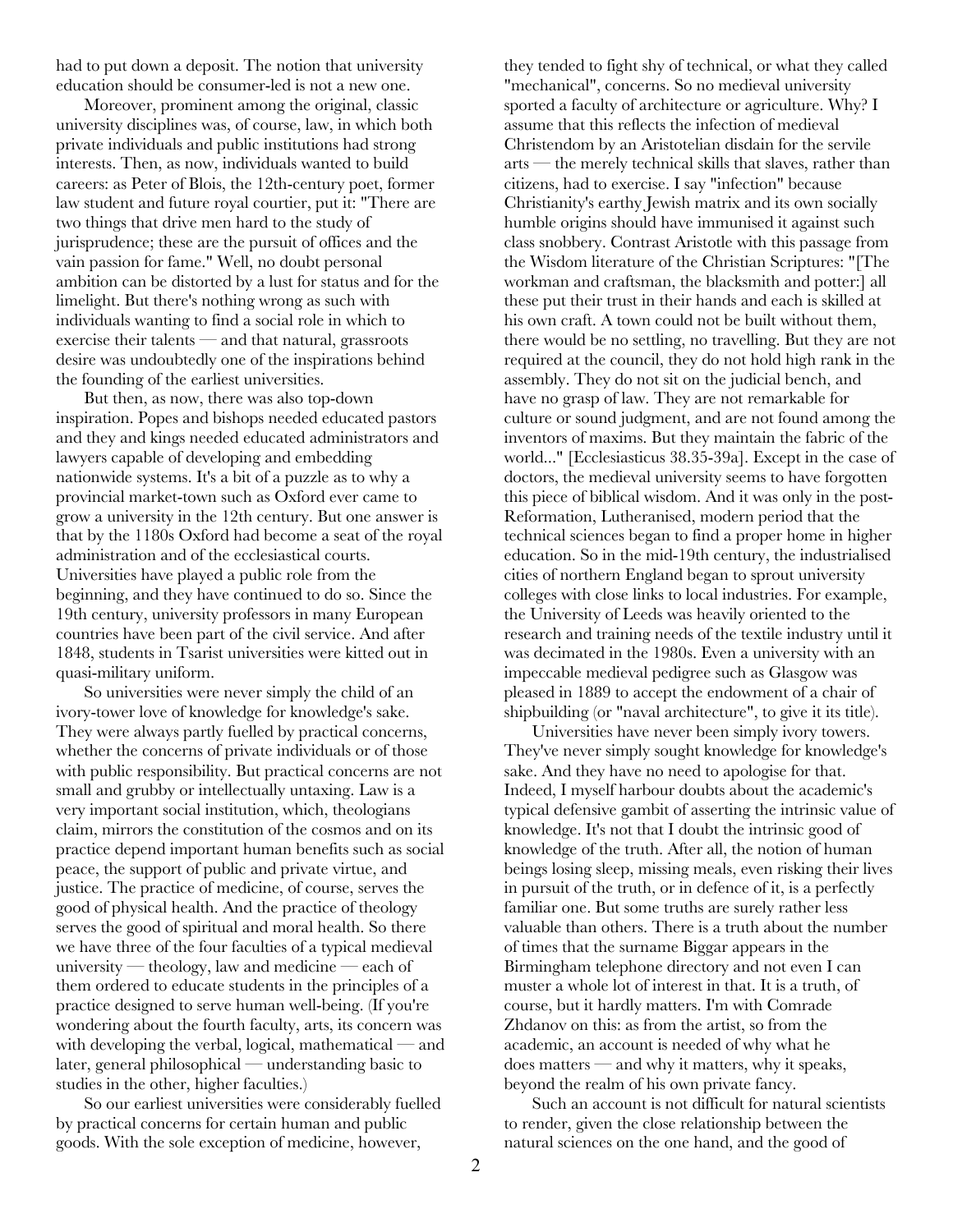physical health and the means of life-saving, -securing or -enhancing technology. Nor is it very difficult for social and human scientists, given the direct bearing of their disciplines on the psychological health of individuals and the social health of societies.

Explaining why the arts and humanities matter, however, is more difficult. Among the doctoral dissertations in the Humanities being examined in Oxford in 2009 was one on the function and status of landscape painting in late 16th- and 17th-century Rome, another on the Mamluk historiography of the Fatimids, and another entitled Flirting with fame: Byron and his female readers. Now no doubt these topics fascinate those whose hobby it is to study them, but why exactly should they matter to anyone else? And why should public money be spent on them  $\sim$  as opposed to, say, being spent on more helicopters for our hard-pressed troops in Afghanistan? If there is a robust answer, it doesn't lie immediately to hand — as witness the Arts and Humanities Research Council's strangulated attempts to articulate it in the face of the shamelessly utilitarian "impact agenda" of the late Brown government.

This dismaying inarticulacy is one reason why, six years ago, the then Secretary of State for Education, Charles Clarke, himself a graduate in maths and economics, felt no embarrassment in opining that public funding should only support academic subjects of "clear usefulness". He was quoted in the Guardian as saying: "I don't mind there being some medievalists around for ornamental purposes, but there is no reason for the state to pay for them." (He denied saying this.) It is also the reason why in June 2009 Lord Mandelson's delivery of university affairs entirely into the hands of a new Department of Business, Innovation, and Skills provoked no public outcry. And it explains why notwithstanding the fact that David Willetts, the new Minister of State for Universities and Science, has publicly denounced the "bleak" utilitarian view of higher education and asserted its social, civic importance — the new coalition's Programme for Government mentions universities only ever in connection with "building a strong and innovative economy" and fostering stronger links with industry.

To ask a scholar of history, literature or theology to explain what he does matters is one thing. To ask that he demonstrate its usefulness is quite another. "Usefulness" connotes a shrunken, materialistic, utilitarian understanding of human goods — an understanding that is sunk deep into Anglo-Saxon mentality. In contemporary colloquial English, when we talk about "goods" we're referring to washing machines, sofas, cars and plasma TVs. Until the modern era, however, the word "goods" encompassed the likes of beauty, justice, friendship and communion with God — meanings that now survive among us only in university departments of

moral theology and (to the extent that they follow Aristotle rather than Bentham or J. S. Mill) moral philosophy. Compared to this rich, colourful and dignifying vision of human flourishing, our modern utilitarian view is pinched, anaemic and degrading. This secularised Protestant view is embedded in the fate of other words in the English language. Take, for example, otium, the Latin noun that the medievals used to refer positively to the freedom to reflect and admire: this has come down to us as the disdainful adjective "otiose" — meaning "unemployed," "idle", "sterile". And the medieval word for the basic university course in the liberal rational and public arts of thinking, writing and persuading — trivium — has reached us as "trivial". (I very much wanted to be able to convert this etymological point into a hat-trick by sharing my discovery that the word for the other half of the medieval liberal arts course  $-$  quadrivium  $-$  had given us "drivel". Disappointingly, the Oxford English Dictionary yielded up no oxygen for that wild speculation.)

In modern, hard-nosed, utilitarian Anglo-Saxon cultures, it is quite difficult to get a hearing for the serious worth of anything that can't be measured. This is not quite as true in other Western countries. In Ireland, at least since the late 19th century, national identity defined itself over and against the ruthless, materialistic utilitarianism of the globalising British empire. (And if you've read the fine, haunting novel about Henry James, The Master, which was published a few years ago by one of contemporary Ireland's foremost writers, Colm Tóibín, you'll notice that he attributes very similar views of Edwardian Britain to the post-Puritan New Englander William James.) One of the extraordinary, concrete public expressions of this Irish resistance to Anglo-Saxon materialism is that to this day in Ireland, if you can get yourself registered as an "artist", then you pay no income tax. (Which might go some way towards explaining why every second person I met when I was teaching at Trinity College Dublin seemed to be writing and publishing poetry.) Ireland, then, furnishes some hope that, even in this day and age, a national society can publicly recognise human and social goods that are beyond measurement.

So while it is difficult in a heavily utilitarian culture such as ours to make a case for academic activity that doesn't matter much economically, it nevertheless belongs to the moral vocation of university "professors" (in the broad sense of any professional academic) in the arts and humanities to do just that.

It's their currently prophetic role to remember and to articulate what, beyond serving the economy, is the good of studying histories and literatures, religions and cultures, theologies and philosophies, music and drama. Why are these not just trivial, otiose ornaments? Why are they not self-indulgent recreations sponging off the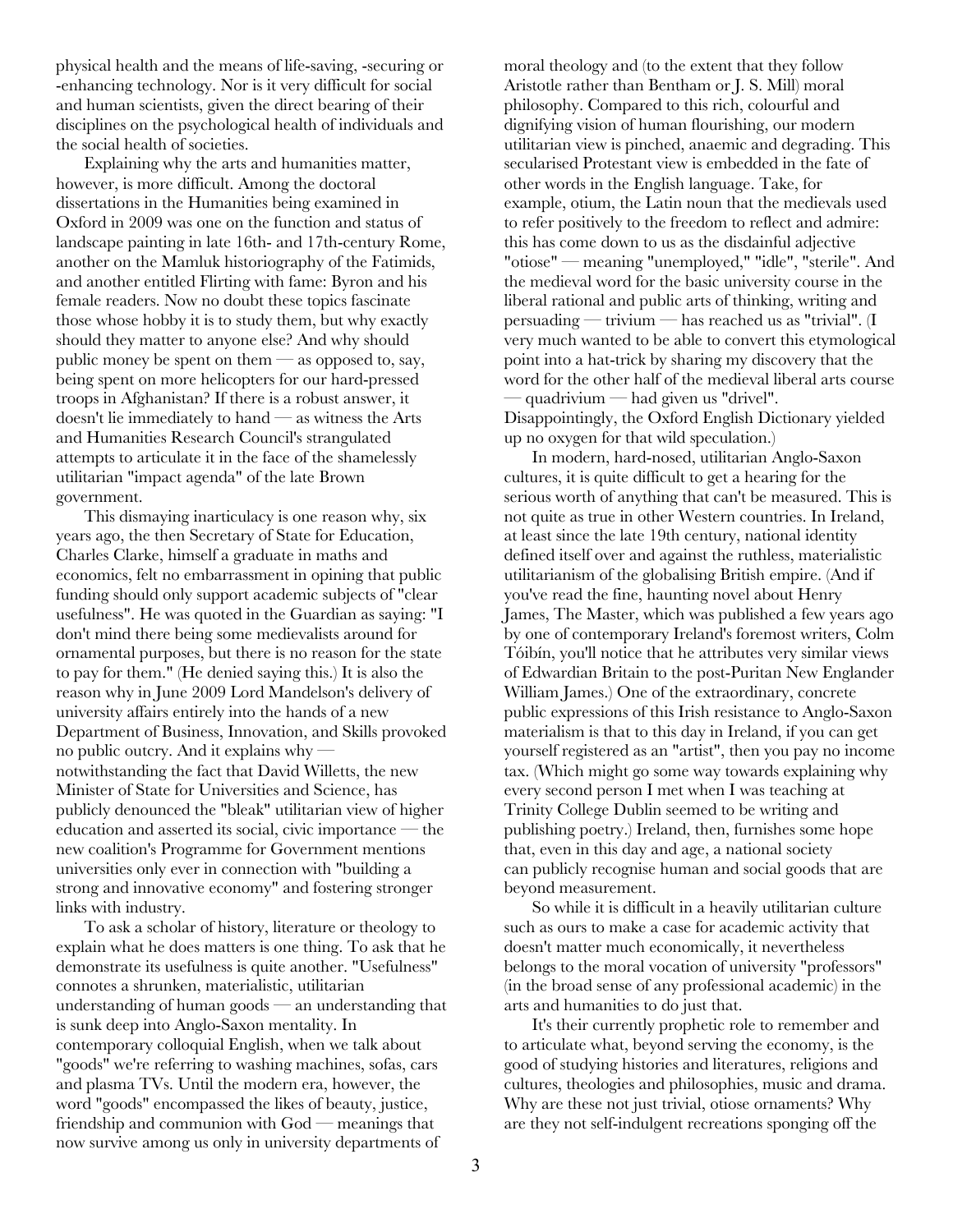public purse? Why do they matter for human and public flourishing?

There are the questions. So what are the answers? Let me inaugurate two of lines of thought. First, one valuable gift that the arts and humanities make is to introduce us to foreign worlds: worlds made strange by the passage of time; present worlds structured by the peculiar grip of unfamiliar languages; worlds alien to us in their social organisation and manners, their religious and philosophical convictions.

Introduction to these foreign worlds confers a substantial benefit: the benefit of distance from our own world, and thereby the freedom to ask questions of it that we could never otherwise have conceived. In foreign worlds, past and present, they see and love and do things differently. And in reflecting upon that difference, it might occur to us from time to time that they see and love and do things better. So, one precious contribution of the arts and humanities is their furnishing public discourse with the critical resources of an understanding of foreign worlds, resources vital for social and cultural and moral renewal — a renewal that deserves at least an equal place alongside scientific and technological innovation.

That's my first thought.

My second thought is this. The arts and humanities not only introduce us to foreign worlds, they teach us to treat them well. They teach us to read strange and intractable texts with patience and care; to meet alien ideas and practices with humility, docility, and charity; to draw alongside foreign worlds before we set about as we must  $\rightarrow$  judging them. They train us in the practice of honest dialogue, which respects the "Other" as a potential prophet, one who might yet speak a new word about what's true and good and beautiful.

A commitment to the truth, humility, a readiness to be taught, patience, carefulness, charity: all of these moral virtues that inform the intellectual discipline into which the arts and humanities induct their students; all of these moral virtues of which public discourse, whether in the media or in Parliament or in Congress, displays no obvious surplus. All of these moral virtues, without which this country and others may get to become a "knowledge economy", but won't get to become a "wisdom society".

And public decisions that, being unwise, are careless with the truth, arrogant, unteachable, impatient and uncharitable, will be bad decisions — and bad decisions cause needless damage to real institutions and real individuals.

What I'm saying, then, is that in addition to providing talented individuals with the opportunity to grow their gifts and find a social role to exercise them; in addition to producing qualified applicants for positions in legal practice and in public administration; in addition to training the labour-force to man a high-tech, serviceoriented economy; and in addition to generating new

scientific knowledge with technological or commercial applications, universities exist to form individuals and citizens in certain virtues — virtues that are not just intellectual, but are also social and political.

Historically, Oxbridge — with its medieval heritage of small college communities and their chapels, and with its tutorial system — has recognised that education is properly not just about the communication of information or ideas by lecture, nor just about technical apprenticeship, but about the morally formative influence of tutor on student.

It has recognised that this relationship does have a certain pastoral quality to it, that this need not be paternalistic, and that it can develop into equal friendship — as in my experience it not infrequently does. This was certainly the ideal and the practice of John Henry Newman, of whom it was reported by Ian Ker in John Henry Newman: A Biography (Oxford University Press, 1988) that when he was a Tutorial Fellow at Oriel College in the late 1820s, "He cultivated relations [with students], not only of intimacy, but of friendship, and almost of equality." And when he came to found his Catholic University in Dublin, Newman was adamant that its tutors would represent "that union of intellectual and moral influence, the separation of which is the evil of the age".

Well, that separation is even more the evil of the age now. In our present Zeitgeist, dominated as it is by a libertarian, atomistic kind of liberalism, the idea that any individual has responsibility for the moral formation of any other — and especially an adult for a late adolescent who is not her own child  $-$  is not only implausible but positively suspect. Indeed, if I were to make the suggestion to my academic colleagues that they have a responsibility for the moral formation of their students, I'd wager that most of them would meet it with a snort of indignation against such insufferable, Victorian paternalism. And yet, if it is true that university education — especially in the arts and humanities is not about the growth of certain intellectual and social virtues, then it does become very hard to see why the study of landscape painting or medieval North African history or Byron's reception among women is anything but a private and rather frivolous indulgence.

Comrade Zhdanov was right. If they don't have a moral vocation, then the arts and humanities are doomed to degrade themselves, if not by serving the private whims of cosseted intellectuals, then by trying to justify public investment in terms of their contribution to the tourist and entertainment industries. I hope that such a dismal prospect repels us. But if it does repel us, then it should also move us to turn round and face a sharp question about ourselves and about the culture that we allow to prevail among us: how have we become the kind of people who, presented with the claim that university teachers bear responsibility for the moral formation of